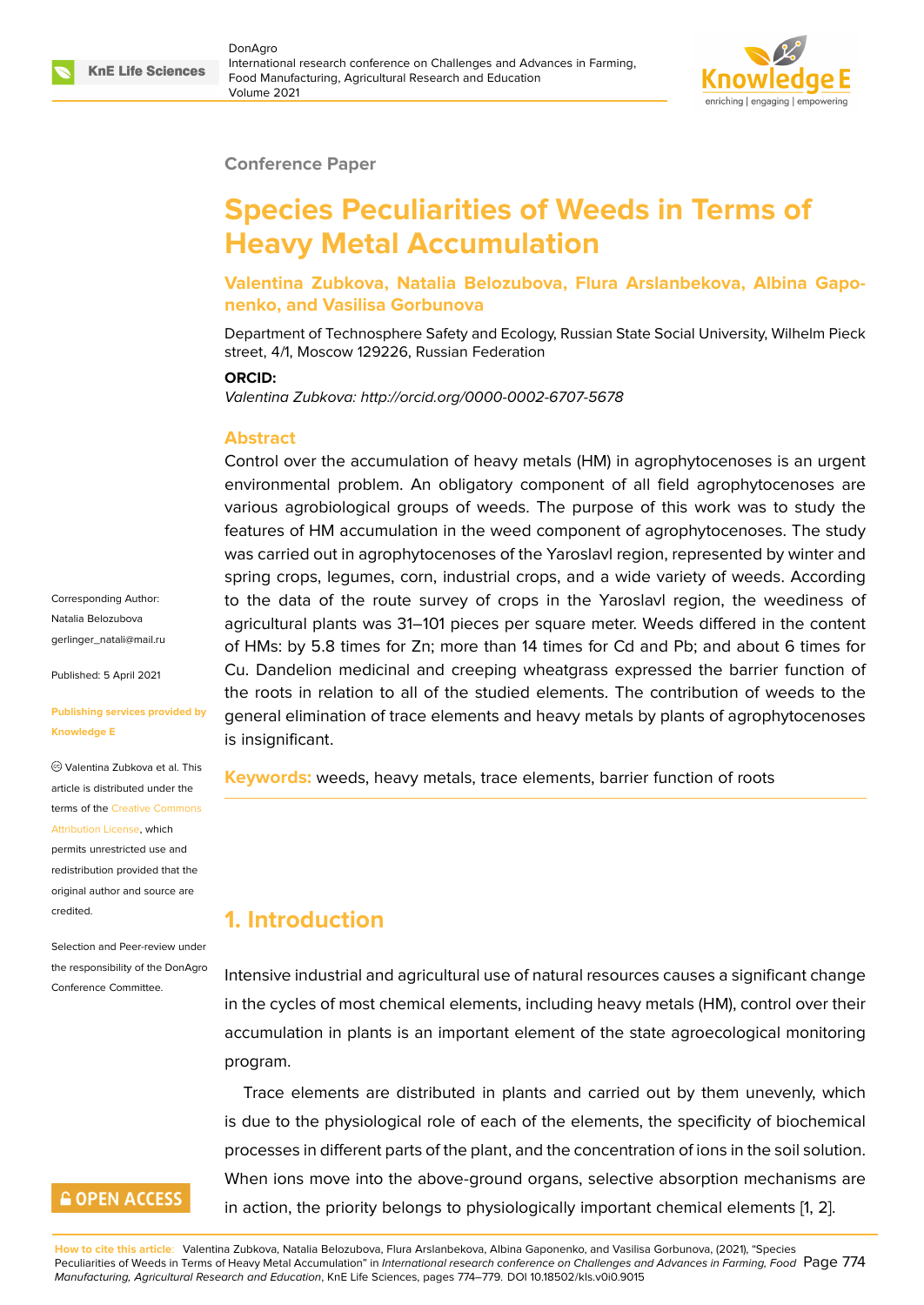**KnE Life Sciences** 

An obligatory component of all field agrophytocenoses is various agrobiological groups of weeds. When grown together with cultivated plants, they compete with them not only for nutrients, but also eliminate a certain amount of heavy metals from the soil [3, 4].

When the territory is polluted with heavy metals, the problem of clearing the land and remediating it for economic use arises. Decontamination of contaminated areas can be carried out in different ways, among which mechanical methods and purification can be distinguished due to natural geochemical and biological processes, which include the elimination of heavy metals by weeds [5, 6].

In this regard, the purpose of our research was to study the features of HM accumulation by the weed component of agrophytocenoses.

# **2. Methods and Equipment**

The studies were carried out in agrophytocenoses of the Yaroslavl region, represented by crops of winter and spring grains (winter rye, winter and spring wheat, barley, oats), legumes, corn, industrial (fiber flax) crops, as well as a wide variety of weeds. On 10 test plots belonging to different agrophytocenoses, the species composition of weeds, the number and, subsequently, the mass of weeds by species were determined. Selected plant samples were dried to an air-dry state, crushed and analyzed on a Varian Spectr AA-240 spectrophotometer in the testing laboratory of OOO Center for Certification and Environmental Monitoring of the Moskovsky Agrochemical Service.

### **3. Results**

According to the data of the route survey of crops in 2019 in the Yaroslavl region with a yield of agricultural plants, which amounted to 14.2–24.8 for winter grains, 15.7–19.2 for spring grains, 3.11 for flax (straw) and 25.0 t/ha for potatoes. The weediness of crops was 30.9–101 pieces per square meter. The species and elemental composition of weeds is presented in Table 1.

The zinc content in weeds of field phytocenoses was low and on average ranged from 8.90 mg/kg in the field sow thistle (*Sonchus arvensis*) to 51.7 mg/kg in the rugged knotweed (*Polygonum carbumL*), that is, the maximum difference was 5.81 times. Some researchers attribute this to the fact that the assimilation of zinc by plants on agricultural land decreases due to the neutralization of soil acidity due to liming and an increase in the supply of phosphorus when phosphorus fertilizers are applied. Differences for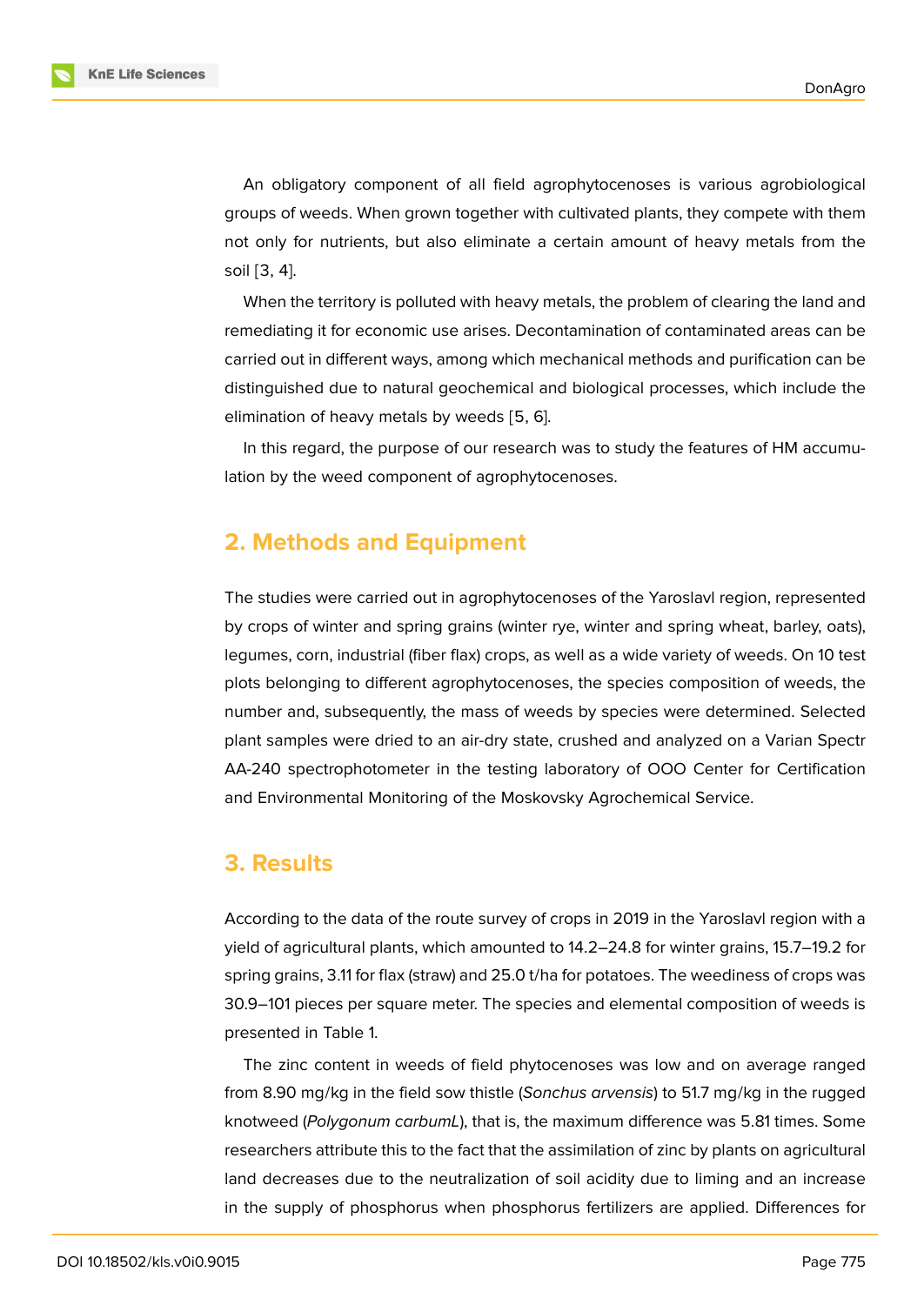

| Weeds                         | Zn                                        | Cd                               | Pb                                        | Cu                                         |  |  |  |
|-------------------------------|-------------------------------------------|----------------------------------|-------------------------------------------|--------------------------------------------|--|--|--|
| Perennial non-parasitic weeds |                                           |                                  |                                           |                                            |  |  |  |
| Elytrigia repens L.           | $29.3 \pm 1.6$<br>$\frac{19.5 - 62}{x}$   | 0.17<br>$0.06 - 0.27$            | $\frac{2.03}{1.0-4.1}$                    | 5.6<br>$\frac{1}{2.9 - 8.8}$               |  |  |  |
| Equisetum arvense             | $\frac{62.7}{24.3 - 89.4}$                | $\frac{0.28}{0.09 - 0.49}$       | $\frac{3.4}{1.62 - 5.18}$                 | 6.2<br>$\frac{1.81 - 10.32}{1.81 - 10.32}$ |  |  |  |
| Sonchus arvensis              | 22.8<br>$8.5 - 45.3$                      | 0.16<br>$0.09 - 0.21$            | 1.06<br>$0.87 - 2.21$                     | 3.9<br>$\overline{1.74 - 6.43}$            |  |  |  |
| Cursium aryense               | 8.9<br>$6.0 - 11.7$                       | 0.35<br>$0.13 - 0.59$            | $\frac{4.81}{0.8 - 9.7}$                  | $\frac{6.7}{2.1 - 14.2}$                   |  |  |  |
| Vicia cracca                  | 21.8<br>$19.6 - 32.3$                     | 0.27<br>$\overline{0.09 - 0.56}$ | $\frac{2.95}{2.1 - 4.6}$                  | 6.98<br>$\frac{1}{2.4 - 13.7}$             |  |  |  |
| Convolvulus arvensis          | 25<br>$15.3 - 36.4$                       | 0.09<br>$0.03 - 4.41$            | 1.9<br>$0.2 - 8.17$                       | 7.2<br>$2.1 - 11.6$                        |  |  |  |
| Taraxacum officinale          | $\frac{19.1 \pm 2.1}{17.2 - 20.4}$        | 0.30<br>$\overline{0.19 - 0.31}$ | 2.20<br>$\frac{1.33 - 4.76}{1.33 - 4.76}$ | $\frac{8.4}{7.6 - 11.0}$                   |  |  |  |
| Juvenile non-parasitic weeds  |                                           |                                  |                                           |                                            |  |  |  |
| Chenopodium album             | 26.4<br>$\overline{10.3 - 41.3}$          | 0.12<br>$0.05 - 0.18$            | 0.56<br>$\overline{0.17 - 17.0}$          | 5.20<br>$\frac{4.4 - 18.7}{4.4 - 18.7}$    |  |  |  |
| Polygonum carbumL             | 51.7<br>$\overline{50.5 - 53.2}$          | 0.10<br>$0.07 - 0.15$            | 0.34<br>$0.24 - 0.49$                     | 8.3<br>$7.1 - 12.0$                        |  |  |  |
| Raphanus<br>raphanistrum L.   | 32.7<br>$\frac{10.8 - 50.6}{10.8 - 50.6}$ | 0.56<br>$\overline{0.13 - 0.9}$  | $\frac{3.11}{2.1-3.9}$                    | $8.5\,$<br>$\frac{1}{5.61 - 12.13}$        |  |  |  |
| Galeopsis speciose            | 20.6<br>$2.42 - 40.1$                     | 0.04<br>$0.01 - 0.09$            | 0.85<br>$0.28 - 0.57$                     | 4.13<br>$\frac{1.07 - 6.79}{1.07 - 6.79}$  |  |  |  |
| Echinochloa crusgalli         | 17.0<br>$\frac{15.8 - 19.6}{15.8 - 19.6}$ | 0.11<br>$\overline{0.03 - 0.22}$ | $\frac{0.64}{0.14 - 1.17}$                | $\frac{3.10}{1.12-}$                       |  |  |  |
| Capsella bursa-pastoris       | 30.8<br>$\frac{26.5 - 35.7}{26.5 - 35.7}$ | 0.45<br>$0.09 - 0.97$            | $\frac{2.81}{1.25 - 4.8}$                 | $\frac{7.03}{4.5 - 9.8}$                   |  |  |  |
| Matricaria perforata),        | 43.7<br>$42.1 - 53.6$                     | 0.29<br>$0.25 - 0.33$            | $\frac{2.7}{3.0 - 4.3}$                   | $\frac{15.0}{6.2-23.6}$                    |  |  |  |

TABLE 1: Species and elemental composition (mg/kg) of weeds of agrophytocenoses of the Yaroslavl region

cadmium and lead were more significant and amounted to more than 14 times and about 6 times for copper.

The total coefficients of HM concentration in the aboveground mass, calculated in comparison with their minimum values, reached maximum values for wild radish (*Raphanus raphanistrum L.*), field thistle (*Cursium aryense*), field horsetail (*Equisetum arvense*), shepherd's purse (*Capsella bursa-pastoris*) (Table 3).

In terms of the ability to accumulate heavy metals, two contrasting groups of plants are distinguished: eliminators, in which heavy metals accumulate mainly in the root system, and accumulators, in which they accumulate in large quantities in the aboveground organs.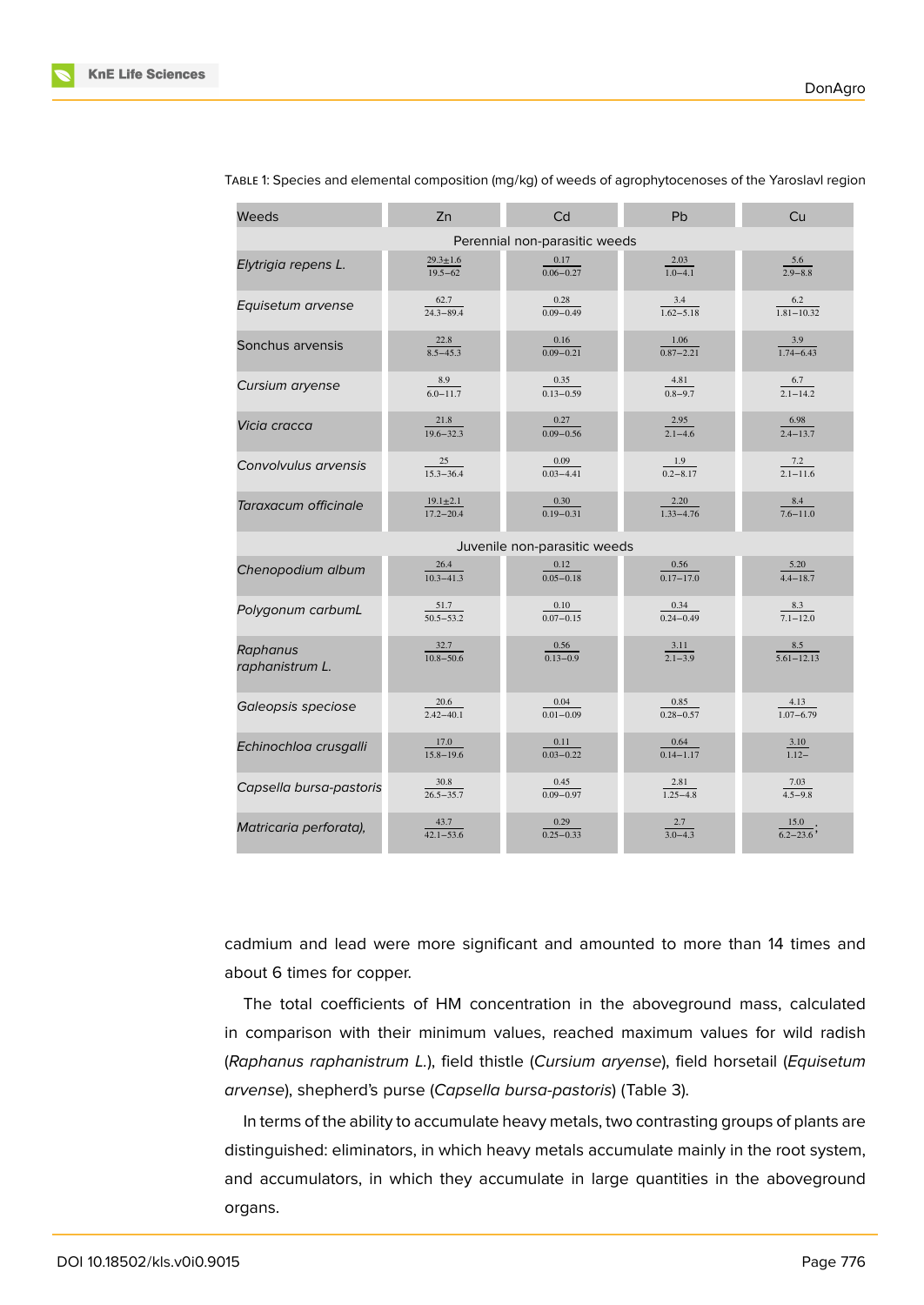| Z <sub>C</sub> | Juvenile non-parasitic weeds | Zc    |
|----------------|------------------------------|-------|
| 14.79          | Chenopodium album)           | 9.30  |
| 25.82          | Polygonum carbumL            | 11.99 |
| 9.92           | Raphanus raphanistrum L.     | 29.56 |
| 26.06          | Galeopsis speciosa           | 7.14  |
| 20.13          | Echinochloa crusgalli        | 7.54  |
| 10.47          | Capsella bursa-pastoris      | 25.24 |
| 18.83          | Matricaria perforata         | 24.94 |
|                |                              |       |

TABLE 2: Total coefficients of HM concentration in relation to their minimum values in weeds of the Yaroslavl region

There are no barrier tissues in the roots of the accumulators, as a result of which their root system, in contrast to the eliminators, does not limit the supply of metals to the shoot.

Our study of the distribution of HMs between the organs of some weeds shows the presence of both eliminators and accumulators among them (Table 4).

| Plant type             | Zn             | Cd               | Pb              | Cu             |
|------------------------|----------------|------------------|-----------------|----------------|
| Common dandelion       | $19.3 \pm 4.1$ | $0.29 \pm 0.102$ | $1.51 \pm 0.56$ | $8.1 \pm 1.9$  |
| (Taraxacum officinale) | $27.6 \pm 7.6$ | $0.31 + 0.109$   | $1.97 \pm 0.18$ | $13.6 \pm 2.8$ |
| Creeping wheatgrass    | $30.0 \pm 4.2$ | $0.03 \pm 0.01$  | $0.11 \pm 0.03$ | $8.2 \pm 1.4$  |
| (Elytrigia repens L.)  | $147 + 11.4$   | $0.11 \pm 0.02$  | $0.74 + 0.07$   | $64 + 0.71$    |
| Common horsetail       | $26.1 \pm 2.9$ | $0.20 \pm 0.2$   | $3.6 \pm 0.3$   | $6.1 \pm 0.5$  |
| (Equisetum arvense)    | $51.8 \pm 5.2$ | $0.05 \pm 0.01$  | $8.0 + 0.6$     | $14.8 \pm 1.5$ |
| Lamb's-quarters        | $24.3 \pm 2.2$ | $0.09 \pm 0.01$  | $0.17 + 0.02$   | $4.5 \pm 0.4$  |
| (Chenopodium album)    | $20.0 \pm 1.9$ | $0.05 \pm 0.01$  | $0.46 \pm 0.05$ | $6.0 \pm 0.5$  |

TABLE 3: Distribution of HM between the organs of weeds, mg per kg of dry weight

For instance, with a close zinc content in the studied plants, its content in the plant roots was not the same. In lamb's-quarters, the roots contained less zinc than the aboveground mass, in other plants its content in the roots sharply exceeded the content in the aboveground mass: by 1.43 times in the common dandelion (Taraxacum officinale); by 1.97 times in common horsetail (Equisetum arvense); and by 4.9 times in creeping couch grass (Elytrigia repens). In common dandelion and creeping wheatgrass, the barrier function of the roots is also expressed in relation to cadmium, lead and copper; roots of common horsetail and lamb's-quarters barrier lead and copper.

In our studies, the total elimination of the priority heavy metals by agricultural plants for the Non-Black Earth Zone amounted to 69-153 g/ha for Zn; 0.07-0.71 g/ha for cadmium; 0.41-0.81 g/ha for lead and 18–47 g/ha for copper.

Under the conditions of 2019, according to the value of the aboveground mass of plants and the average content of heavy metals in it, their involvement in the cycle was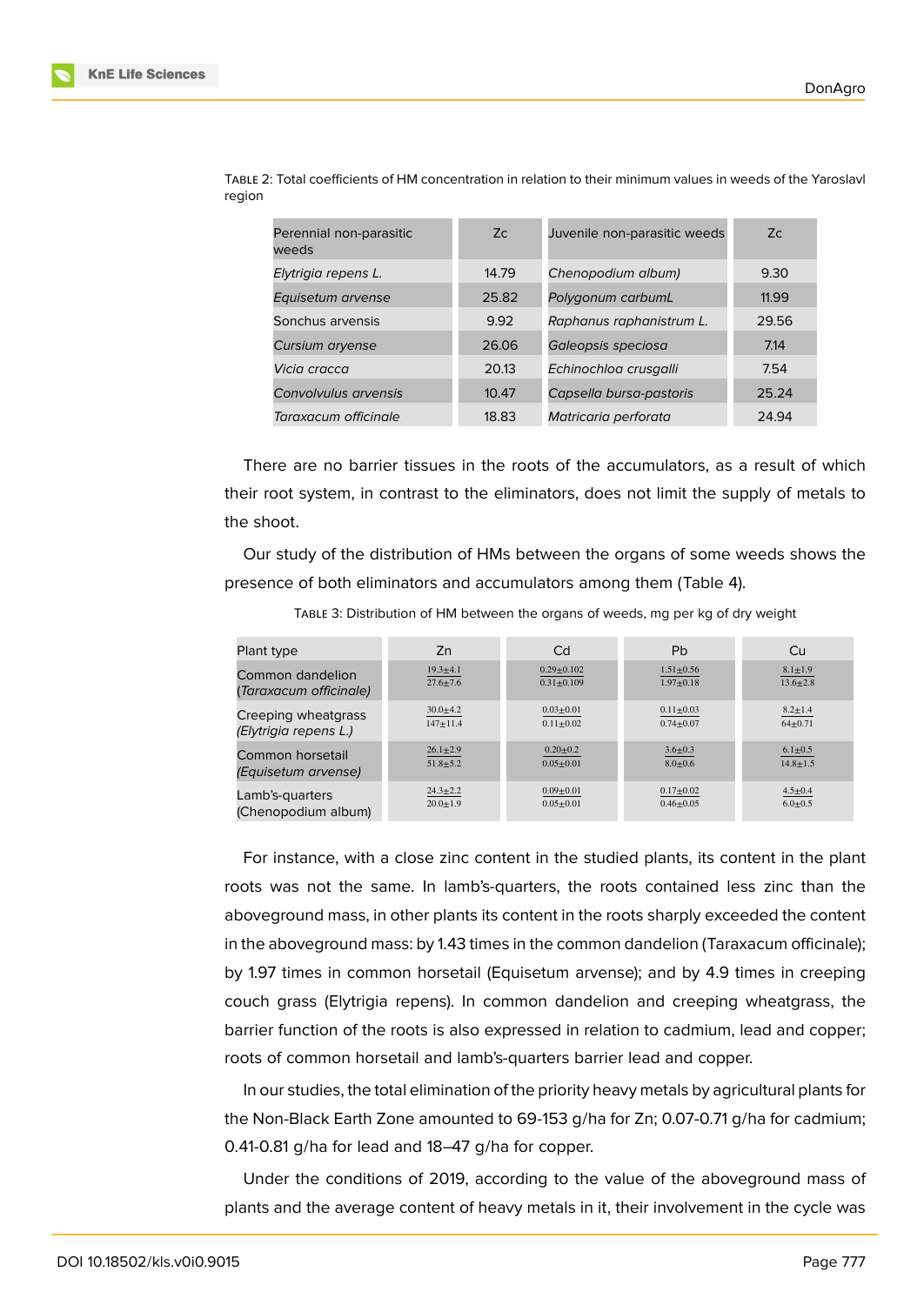

also studied by weeds (Table 5). According to our research, depending on the type of weed plants, the elimination varied: 3.0 times for copper fluctuated, 2.2 times for zinc, 10.1 times for cadmium, 2.0 times lead.

| Agrophytocenosis | Zn   | Cd   | <b>Pb</b> | Cu   |
|------------------|------|------|-----------|------|
| Winter wheat     | 1.56 | 0.01 | 0.09      | 0.45 |
| Winter rye       | 1.42 | 0.01 | 0.08      | 0.40 |
| Spring wheat     | 5.54 | 0.02 | 0.24      | 1.05 |
| Spring barley    | 3.35 | 0.01 | 0.09      | 0.63 |
| Oats             | 6.97 | 0.03 | 0.14      | 1.32 |
| Annual herbs     | 1.69 | 0.01 | 0.04      | 0.35 |
| Corn for silage  | 3.42 | 0.02 | 0.29      | 0.47 |
| Perennial herbs  | 3.32 | 0.04 | 0.80      | 0.72 |
| Flax             | 3.19 | 0.03 | 0.34      | 0.83 |
| Potato           | 1.90 | 0.01 | 0.30      | 0.34 |

TABLE 4: Elimination of HMs by weeds in various agrophytocenoses, g/ha, 2019\*

# **4. Discussion**

Differences in the accumulation of HMs by plant organs can be used both to reduce the influx of HMs into the aerial part of plants and to increase their elimination during phytoremediation.

The research results indicate that some plant species are able to accumulate high concentrations of HMs and show resistance to them, while others seek to reduce the intake of HMs by maximizing their barrier functions. It is recommended to assess the ecological state of the soil-plant system by the species composition of growing plants, their ability to the accumulation of heavy metals and the species resistance of plants to soil pollution with heavy metals.

Due to the fact that certain species of weeds, and sometimes genera, can show a selective ability to accumulate trace elements and heavy metals, they differ significantly in the content of trace elements and the selectivity of their absorption (Table 1).

Understanding the reasons for the limited intake of heavy metals in the aboveground organs in eliminator plants and unlimited intake in accumulators can be used to develop methods to reduce the content of heavy metals in agricultural products, on the one hand, and to increase the content of metals in the aboveground organs of plants used in phytoremediation technology, on the other.